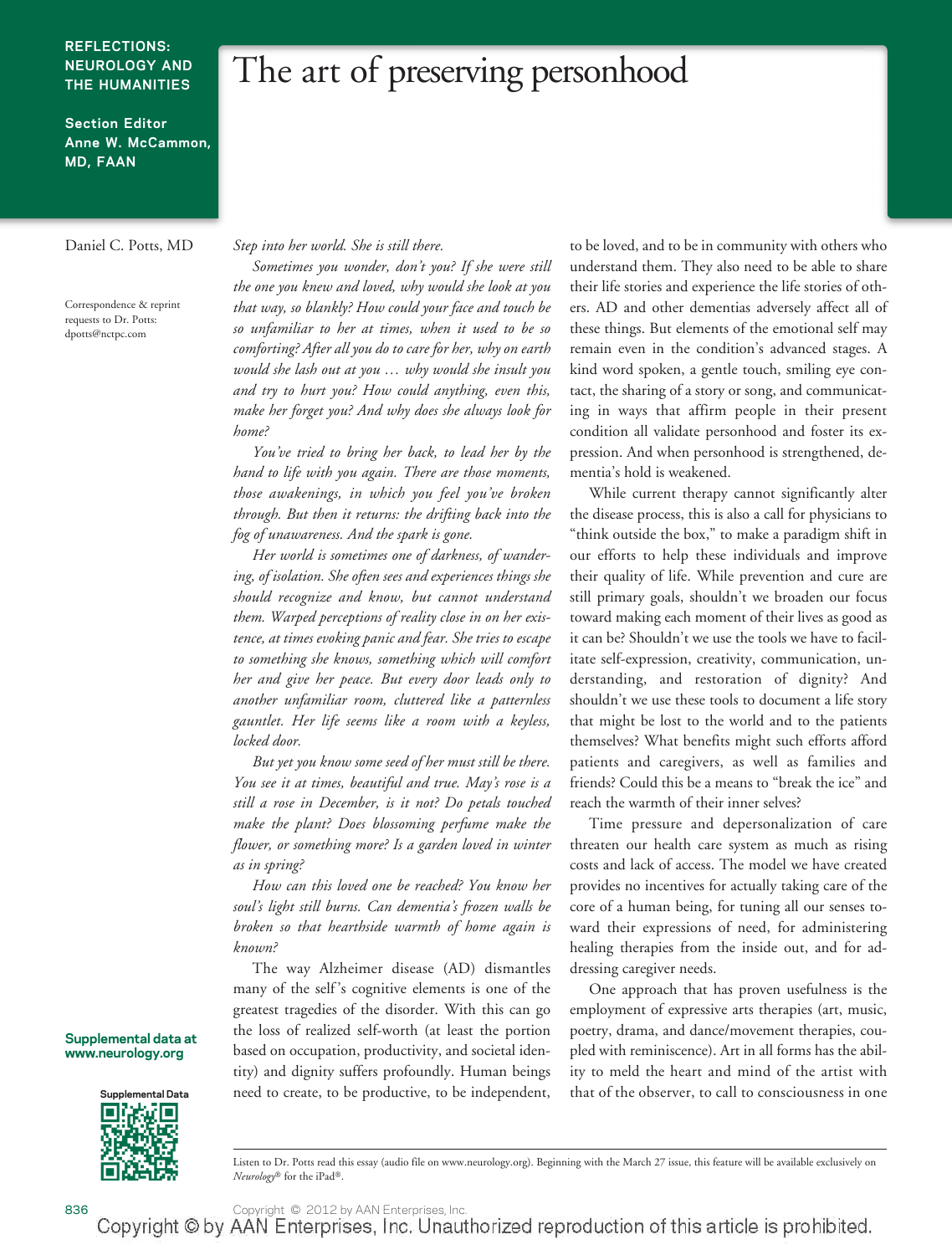human being the depth of emotion, experience, spirituality, and intellect behind the creation of the artistic work. I believe art, in all its forms, to be the purest medium of human connection, the one which most truly promotes holistic communion between individuals.1

Artistic expression thus helps to bypass roadblocks to communication and community caused by dementia, and it can fulfill the human need to create and be productive. It can even make a person "known" to others who find interaction challenging. In this way, the arts help to strengthen the relational identity of persons with AD, at a time when their occupational and societal identities may be suffering. Benefits of expressive arts therapy include improvements in behavior, communication, sense of wellbeing, cognition, and social skills. Expressive arts therapies facilitate the telling of life stories that can no longer be conventionally told. When such therapies are utilized as an essential element of personcentered care (care that validates the person despite

the illness rather than focusing on the disease itself), dignity and perceived self-worth are improved and positive family and caregiver interactions are facilitated. In short, healing is fostered for all.

Have those of us who are health care providers missed our mark to some extent? Do we have to prescribe medications or administer cures to fulfill the Hippocratic Oath? Shouldn't we direct more effort toward improving quality of life, restoring wholeness, promoting "purity and integrity of self," even if this requires a change in modus operandi? Does this not constitute healing, by definition? I believe it does, and assert the arts as a primary means that should be supported and utilized within the structure of person-centered caregiving models.

Yes, indeed, she is still there. And we must speak to her in the language of the soul.

#### **REFERENCE**

1. Potts D, Miller B. Expressive arts therapies in geriatric neurology. In: A Handbook of Geriatric Neurology. Upper Saddle River, NJ: Prentice-Hall; 2011.